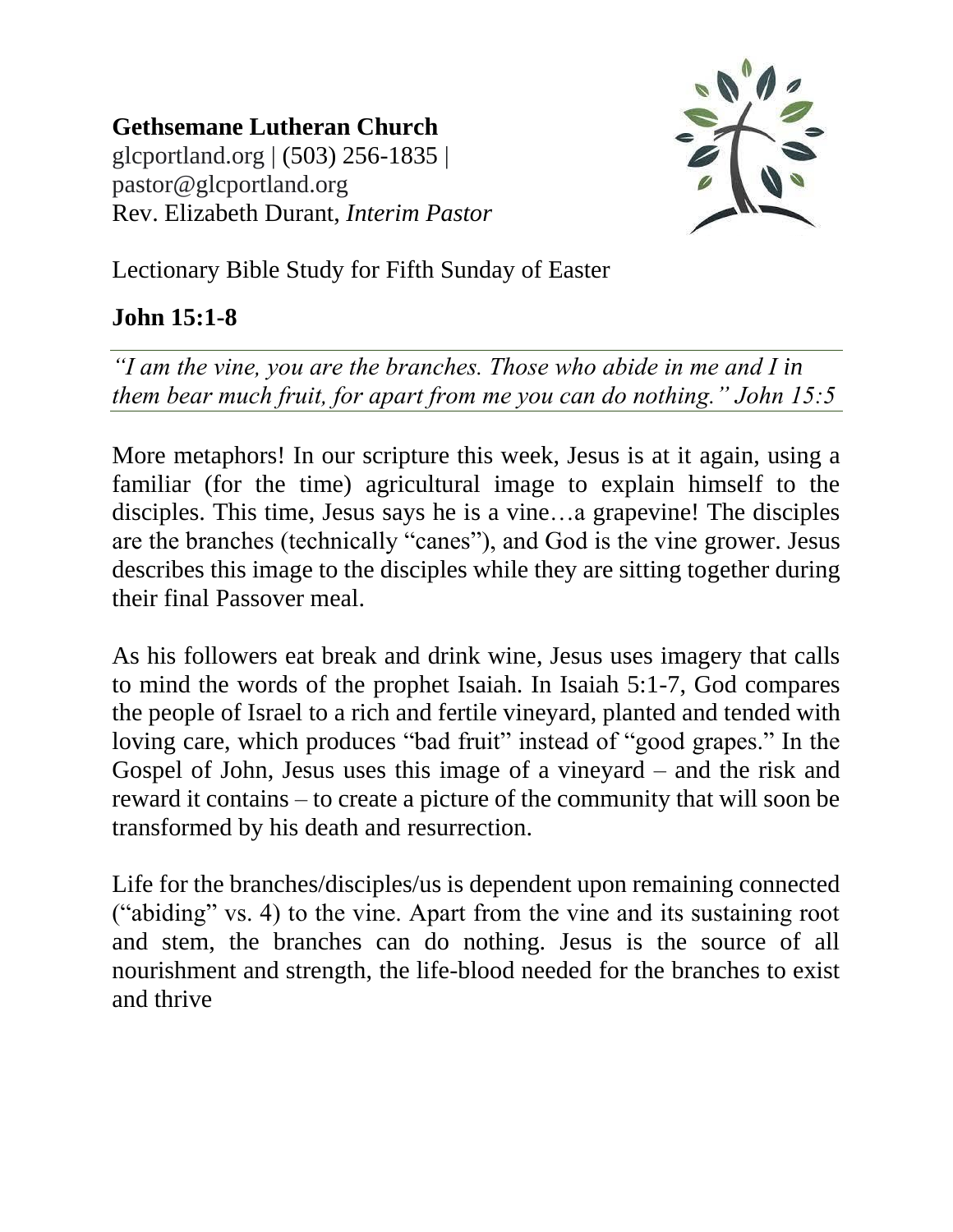

I notice that the Greek word here for **abide** (μείνατε) is the same one that Jesus uses in the garden of Gethsemane when he is praying. In Matthew 26:38, Jesus says "My soul is overwhelmed with sorrow to the point of death. Stay here (μείνατε) and keep watch with me." To **abide** in and with Christ is a serious, life-or-death, momentby-moment decision.

While we might be distracted by evaluating the quality of our produce (are we "bad fruit" or "good grapes"), Jesus isn't just talking about us as individuals. Jesus is also speaking of us as a faith community. How do we, as Gethsemane, find our life, our daily nourishment and strength, in the vine of Christ? What fruit are we able to bear as a community of faith?

.

In verse 2, Jesus says the vinedresser will prune the fruit-bearing branches so that they might be stronger and bear more fruit. This might seem harsh. Yet a branch properly pruned will be stronger to withstand the heat of the day and the storms that may come. As we reflect on the changes that have happened in our church, we might feel that sense of pruning, of being reshaped that we might one day bear more. Is that comforting, or disturbing, or both?

Pr. Nadia Bolz-Weber says "Christianity is a lousy religion for the 'I'll do it myself' set. We are meant to be tangled up together. We are meant to live lives of profound interdependence, growing into, around and out of each other. We cause pain and loss when we hold ourselves apart, because the fate of each individual branch affects the vine as a whole." What is our connection like to others in our church? Are we feeling the pain of separation because of the pandemic? How might we nurture our connections with one another?